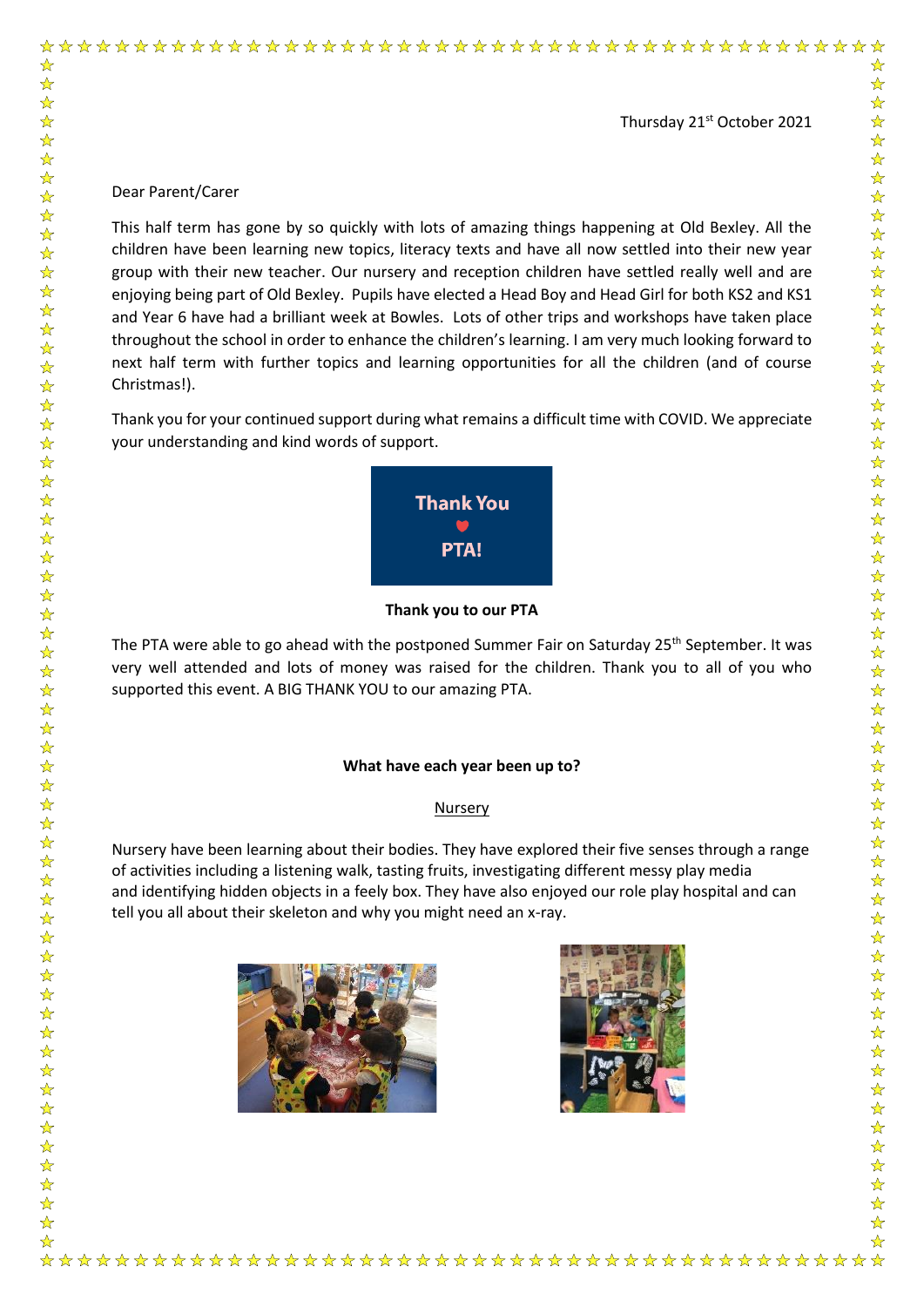Reception have been learning about themselves this term and using their senses to explore their environment. They have explored the changes which occur during this season and the impact they have on plants, animals and humans. They also attended their first Harvest service.



#### Year<sub>1</sub>

Year 1 have been exploring the local area with their trip to Bexley Woods this week. They also went on a treasure hunt around the school.



☆

2224

\*\*\*\*\*\*\*\*\*\*\*\*\*

☆☆☆☆☆☆☆☆☆☆☆☆☆☆☆☆☆☆☆☆☆☆☆

24 24 24

 $\frac{\lambda}{\lambda}$ 

冷冷冷冷冷

55年

☆☆☆☆☆☆☆☆☆☆☆

 $\frac{1}{\sqrt{2}}$ 

 $\frac{1}{\sqrt{2}}$ 



Year<sub>2</sub>

We had a celebrity visit Old Bexley last week for Year 2's Pirate day. Pirate Gem came to see Year 2 and teach them all about being a pirate. Year 2 have also had some new members in the form of some chicks! They are being well cared for by all of the children.



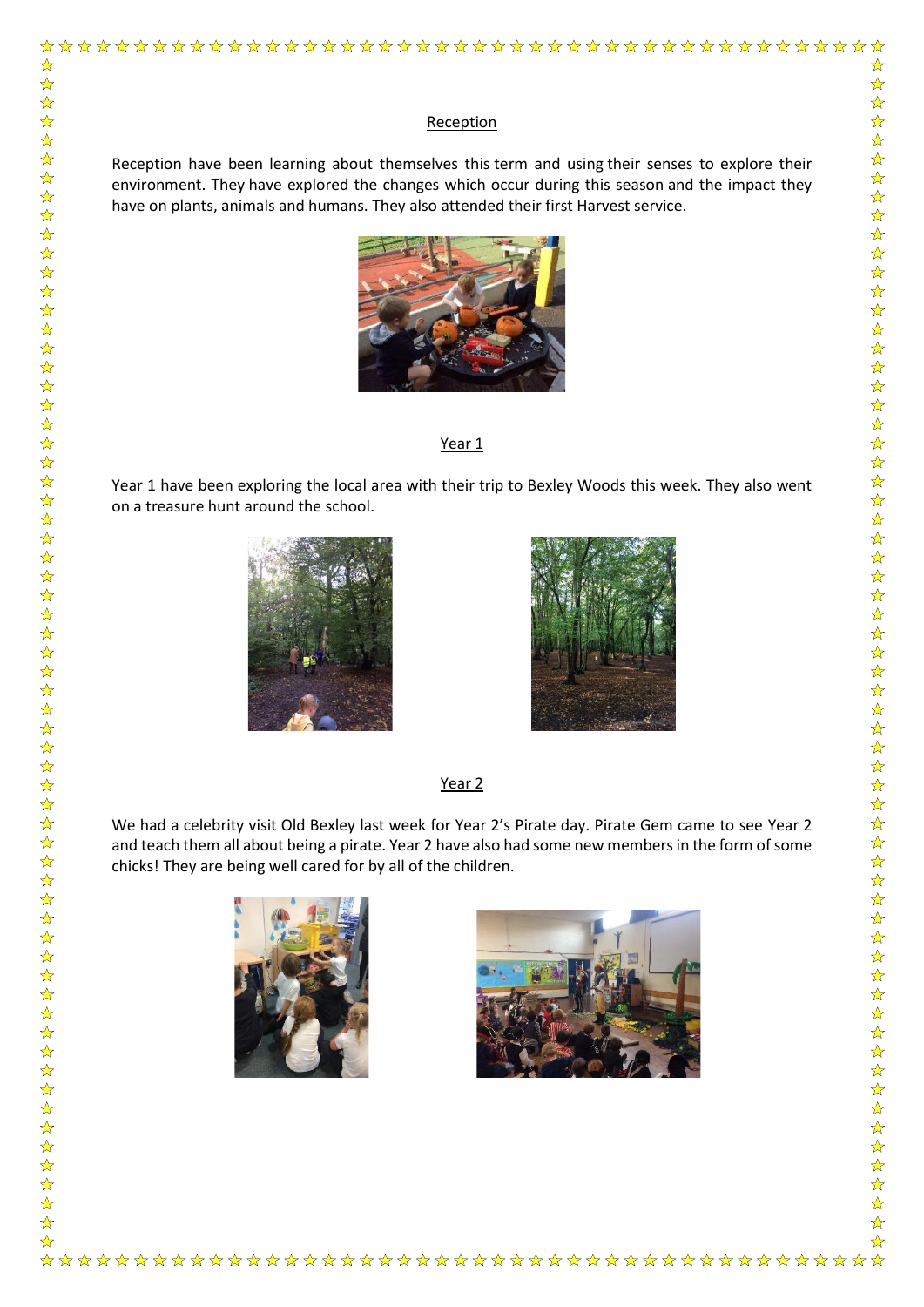Pupils in Year 3 have been Palaeontologists and have searched the grounds for dinosaur fossils, bones and eggs.



☆

 $\frac{1}{\sqrt{2}}$  $\frac{1}{\sqrt{2}}$ 

54 54 7

 $\frac{1}{\sqrt{2}}$  $\frac{1}{\sqrt{2}}$ 

华华华;

冷冷冷冷冷

 $\frac{1}{\sqrt{2}}$  $\frac{\lambda}{\lambda}$ 

华玲玲玲

 $\sum$  $\frac{1}{\sqrt{2}}$  $\frac{1}{\sqrt{2}}$  $\frac{1}{\sqrt{2}}$  $\frac{1}{\sqrt{2}}$ 

☆☆☆☆☆☆

☆☆☆☆☆☆☆

计符号符

冷冷冷冷冷

 $\frac{1}{\sqrt{2}}$  $\frac{1}{\sqrt{2}}$ 

\*\*\*\*\*\*\*\*\*\*

 $\frac{1}{\sqrt{2}}$  $\frac{1}{\sqrt{2}}$  $\frac{1}{\sqrt{2}}$ 

 $\frac{1}{\sqrt{2}}$ 





## Year 4

Year 4 went on an invertebrate hunt as part of their science topic, 'Living Things and their habitats.







## Year 5

Year 5 had a brilliant day to launch their topic on the Romans where they worked together to make Roman buildings. They also did a health walk around the school to see which things keep us healthy. This was an activity that was shared with the Starfish Malawi Charity as the children in Malawi did the same activity at the Apache school.



# Year 6

Year 6 spent a week away at Bowles Residential Centre and got up to lots of exciting activities such as rock climbing, biking, canoeing and skiing and made many happy memories.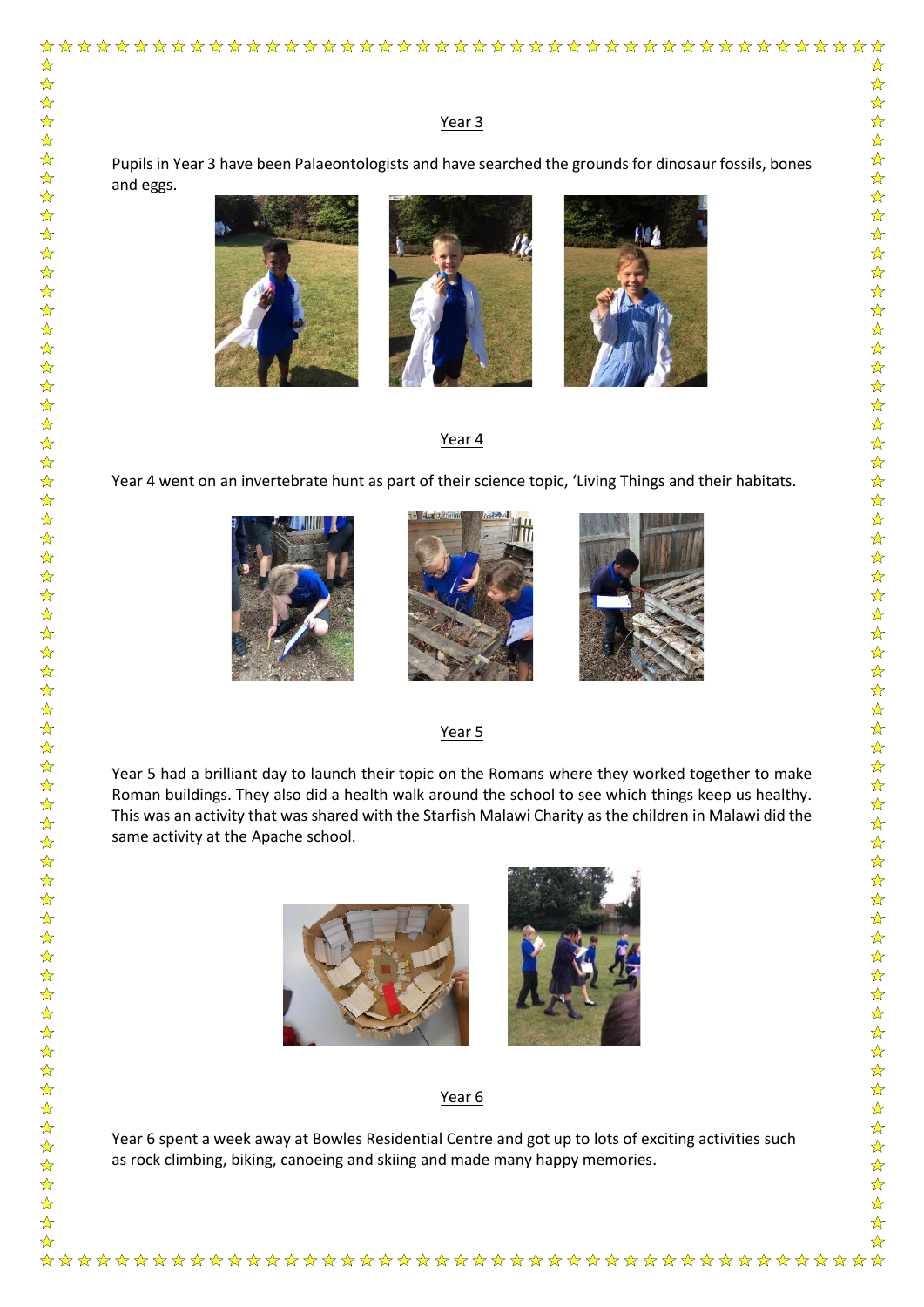

**Old Bexley News Crew**



We have a brand new crew at Old Bexley who are working together to keep us all up to date with the fantastic things going on in school. They are working as news reporters with Mrs Smith (from the computing club) every Thursday lunchtime and we look forward to their first publication at the end of next half term.

## **Postcard Home Competition Winners**



Every year the children all have the chance to design the postcards that are given every day for children's good behaviour. There were many entries and choosing the winners was very difficult as always. After a lot of deliberation the winners are:

Year 2: Kani

☆☆☆☆☆☆☆☆☆☆☆☆

 $\frac{1}{\sqrt{2}}$ 

24 24 2  $\frac{1}{2}$  $\frac{1}{2}$  $\frac{1}{2}$ 

☆☆☆☆☆

 $\frac{1}{\sqrt{2}}$  $\frac{1}{\sqrt{2}}$ 

- Year 3: Toni, Kurren, Anvika
- Year 4: Dawn, April, Lois
- Year 5: William, Harrison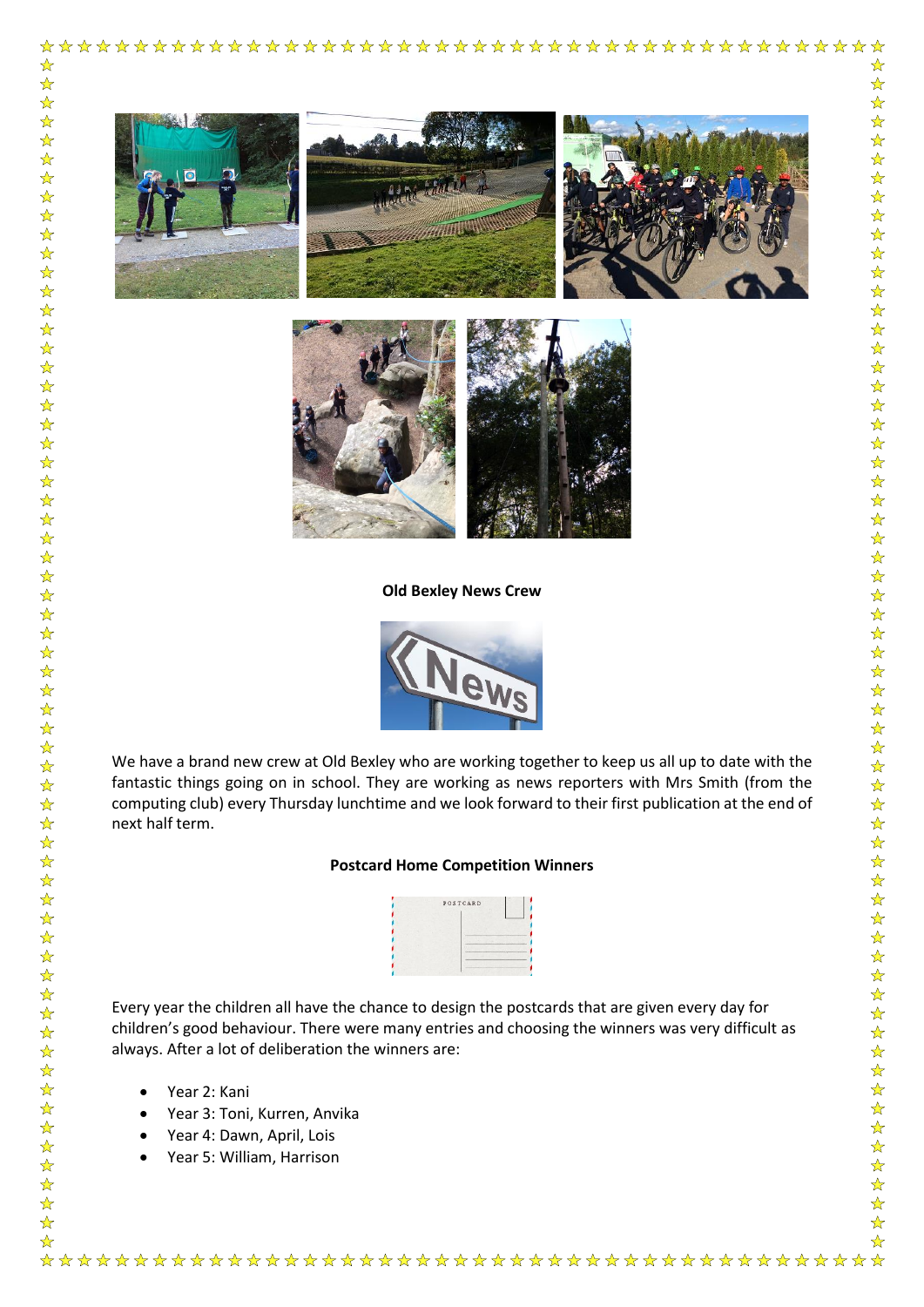$\frac{1}{\sqrt{2}}$  $\frac{1}{\sqrt{2}}$  The winners all received an Amazon voucher and have the pleasure and pride at seeing their designs being used as a postcard home for the school.



We are very lucky to have such a supportive governing body and they paid us a visit on Tuesday this week for some training and to meet our new Head Boy and Head Girl, Harry and Alexa. The Governors asked them questions about their role and how they were going to help the school. Both Harry and Alexa represented the school brilliantly and are settling into their roles nicely.

#### **Harvest**



Our Harvest services took place on 7<sup>th</sup> October. Thank you to our clergy team who led all of the services. A big thank you too for your kind donations which were gratefully received by Bexley Food

**United Nations Day**



Today we celebrated United Nations day throughout the school. Every year group focused on a different continent, with each class focused on a country from that continent. It was fantastic to see all the children dressed up and learning about the work of Unicef who support children all over the world. Thank you for your support in organising costumes for the day.

**Parents Evening**



Due to the rising number of COVID cases both in and outside of school, the decision has been made to hold all parent meetings virtually through schoolcloud. The system is set up especially for holding